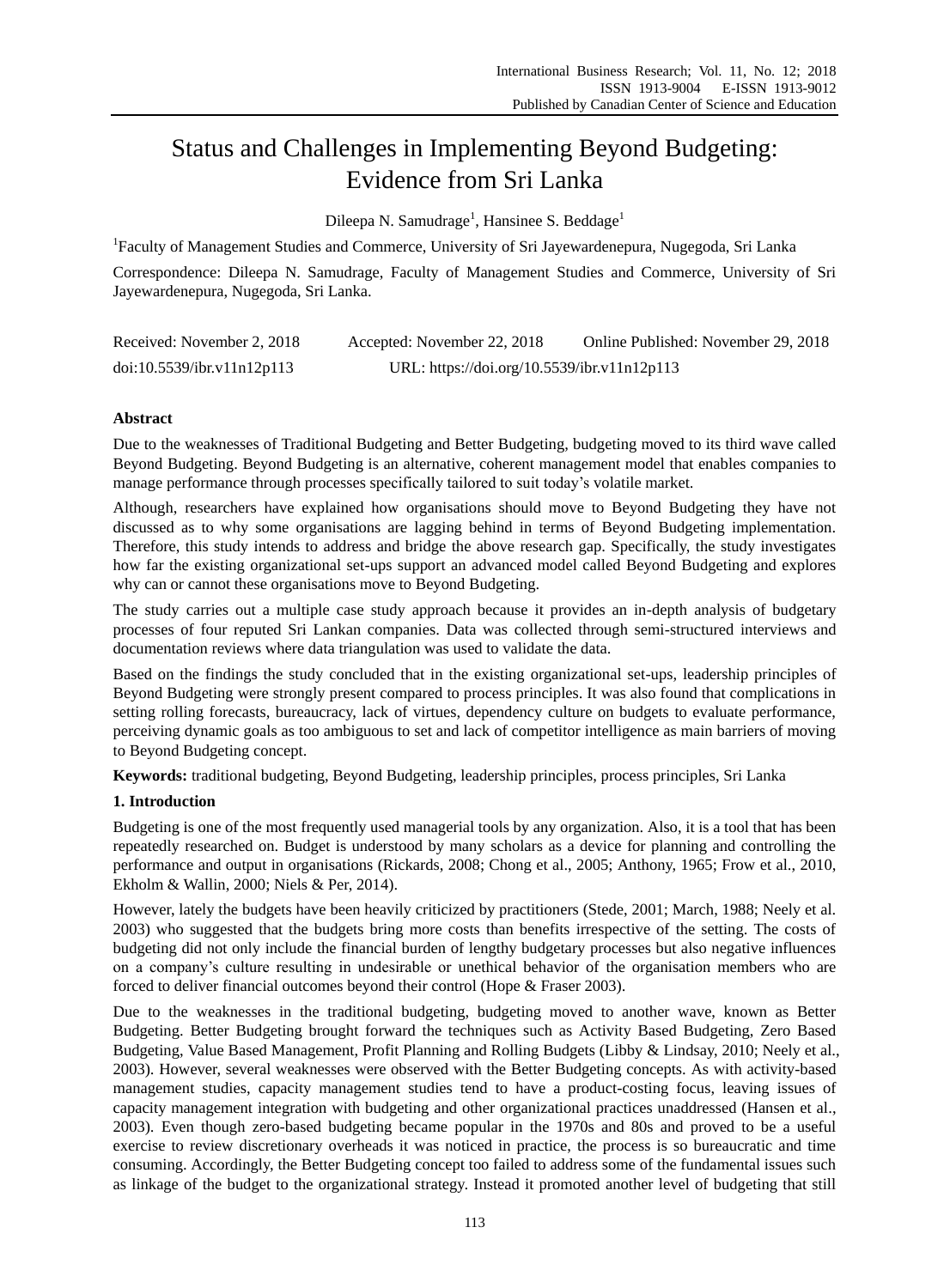stuck to managing numbers (Hope & Fraser, 1997).

Much research work had been carried out about how the budgets should improve rather than how to eliminate the budgets until Hope and Fraser (1997) did the initial research work on Beyond Budgeting. Since then, several investigators including Waal (2005), Wallander (1999), Hope et al. (2011), Dugdale and Lyne (2004) have carried out research on the Beyond Budgeting concept.

With the insufficiencies of Better Budgeting, Hope and Fraser (1999) saw a growing dissatisfaction across the whole business community with the general management approach, which is based on and much influenced by traditional budgeting as well as the pervasive budgeting culture with all its negative implications for successful enterprise management. They pioneered the concept of Beyond Budgeting as a solution (Daum, 2002). Beyond Budgeting is a framework for budgeting which comprises of 6 leadership principles and 6 process principles that emphasize on employee empowerment, customer focus, competition, relative targets and team performance (Hope & Fraser, 2003; Waal, 2005). According to Waal (2005) the "leadership" principles support greater devolution of responsibility to teams accountable for improving customer outcomes relative to peers and competitors. The six beyond-budgeting leadership principles are described briefly underneath.

- A self-governance framework In the beyond-budgeting organisation the hierarchical organisational structure is subdivided into smaller, self-managing units. The traditional central control system with many rules and procedures is thus abandoned. Managers have the authority to run their unit as they see fit.
- Empowered managers Organisational members have the freedom and opportunity to act at their own discretion. There are no tight controls that restrict people in their room to manoeuvre. Managers of self-managing units act within the values and strategic boundaries as set by senior management.
- Accountability for dynamic outcomes People in the beyond-budgeting organization are responsible for achieving competitive results, not for achieving pre-set targets for a department or function.
- Network organization The beyond-budgeting organisation is structured in such a way that self-managing units form independent, customer-focused entities. These entities focus completely on the market and delivering value to customers.
- Market coordination Services from central support units (like HRM, ICT) can be purchased by the self-managing units on the basis of service level agreements. Each unit can decide for itself whether it wants to use services from central support or whether it wants to hire external support.
- Supportive leadership The organisational members are encouraged to achieve stretching goals and coached by senior managers in obtaining these. The managers of self-managing units are allowed to take risks and make mistakes, without directly being punished for it.

According to Waal (2005) the "process" principles support adaptive management processes that enable enterprises to be more responsive to their competitive environment and customer needs. The six beyond-budgeting process principles are briefly explained below.

- Relative targets The organisation"s strategy is aimed at beating the competition, not last year"s budget. The targets are set in relation to the organisation"s main competitors or comparable organisations.
- Continuous strategy-setting The strategy-setting process in the beyond-budgeting organisation is a continuous and bottom-up process, not a yearly top-down exercise. The strategy is continually adapted to the circumstances, based upon signals and input from the organisation"s front line.
- Anticipatory systems At least once every quarter managers make rolling forecasts which extend beyond year end (preferably six quarters ahead) for both the financial and non-financial critical success factors of the enterprise. There is no connection between the forecasts and the reward system, as a result of which forecasts can be set in an objective way.
- Resources on demand Managers allocate resources to those units where they are needed most, at the time they are needed most. The self-managing units decide for themselves how much resources they need to satisfy the demands of their markets and make investment plans accordingly.
- Fast, distributed information Information is quickly available and easy to access for those who need it in the organisation, at the time they need it. The information is not over-detailed and contains both lagging and leading indicators.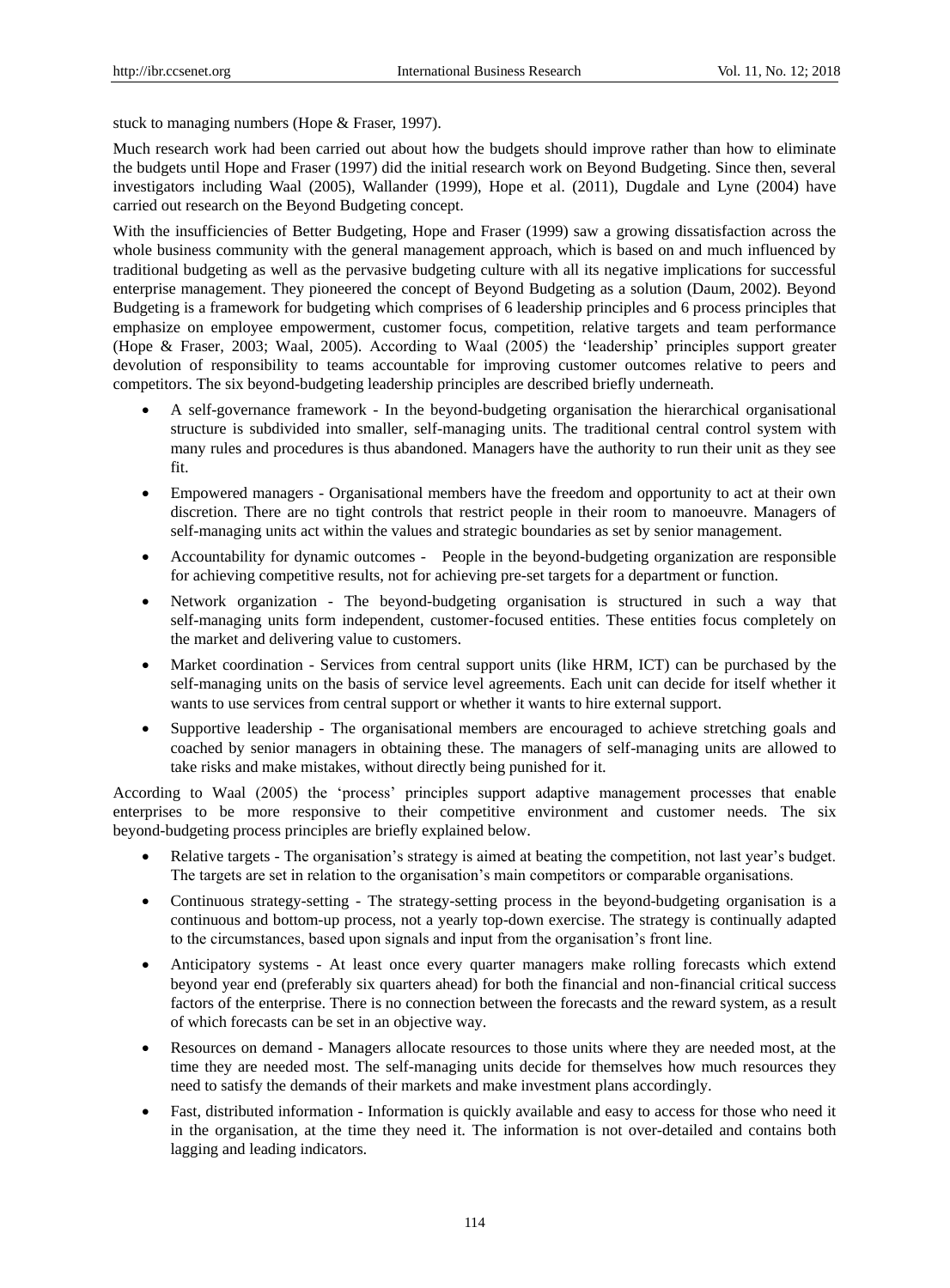Relative team rewards - The rewards are based on the results of the self-managing units and the organisation as a whole, in comparison with the competition.

The success of Beyond Budgeting has been proven in several studies (Waal, 2005; Ostergren & Stensaker, 2011) In 1998 a group of companies, mainly European (including Handelsbanken, Borealis and Volvo Cars), launched a joint-research: The Beyond Budgeting Round Table (BBRT), led by Jeremy Hope and Robin Fraser. The aim was to identify companies that scrapped their budgets, to generate best practices and case scenarios and to share the knowledge. The research showed that all the companies that have abandoned budgeting have all outperformed their direct competitors on every possible measure (both financial and non-financial), and that none of the managers of the Beyond Budgeting companies interviewed for the research desired to come back to an old budgeting model (Paludgnach, 2002).

Hope and Fraser (2003) emphasized the need to eliminate the budget; however, Frow et al. (2010) argued that evidence from their study based on "Astoria" demonstrates that the abandonment of budgeting is not the only, or necessarily the best, option for organisations to pursue. Simons (1991, 1994) on the other hand, suggested that the solution is not to abandon traditional management control systems, but rather to use them as part of a more extensive control package, where they may be deployed diagnostically, in association with other forms of control to ensure that important goals are being achieved efficiently and effectively.

There are ample of studies carried out on the weaknesses of traditional budgeting (Rickards 2008, Hansen et al., 2003, Bourne et al., 2003; Ekholm & Wallin, 2000). However, Dugdale and Lyne (2004) have indicated that 71.8% of the managers of South West England believe that the budgets are extremely important for planning, controlling and motivation. In addition, they found that only 28% of the European automobile supplying companies have implemented Beyond Budgeting while 93% of them practiced traditional budgeting.

It was also noted that the research that has been carried out focusing how certain organisations have moved to the Beyond Budgeting concept, has left several knowledge gaps. Some of the research works are merely quantitative studies and have not carried out an in-depth analysis and some are based on a single case study. A multiple case study has not been carried out by any investigator. Studies by Hope and Fraser (2003) and Wallander (1999) on Svenska Handelsbanken have not revealed what barriers existed in moving to Beyond Budgeting. Waal (2005) investigated what pre-conditions should be there to introduce Beyond Budgeting and how the Beyond Budgeting Entry Scan can be used to introduce Beyond Budgeting. However, it has not been revealed why some organisations are still lagging behind in terms of the implementation of Beyond Budgeting.

Therefore, to further investigate such knowledge gaps and contradicting views, this paper intends to identify how the budgeting practice is designed in the selected organisations; how far does the existing organizational setup support the implementation of Beyond Budgeting and why some organisations are still lagging behind, and why can or cannot the selected organisations move to Beyond Budgeting. Therefore, the research covers a wider scope that has insufficiently been covered by the prior research work.

## **2. Case Study Companies**

Four leading, reputed companies which are believed to have robust management accounting practices were selected from three different industries based on the convenience of accessing personnel who are involved in the budget setting process. The management of those companies wished their companies to remain anonymous therefore the four companies are code-named as Muffler, Carol, LFC and Brown.

Muffler is a leading apparel manufacturer and exporter established over 25 years ago with a turnover exceeding USD1.8bn as of 2017. Muffler has 38 world-class apparel facilities spread over ten countries including USA, Brazil, United Kingdom, Italy, Germany and China. Muffler provides employment to over 55,000 people. The company has a lean manufacturing system that is based on the Toyota Production system. The company is well renowned for its corporate social responsibility initiatives which improve and sustain employee and community livelihoods.

Carol is leading diversified group of businesses with a history of more than 150 years. Its main lines of business are in oil palm plantations, oils and fats, beverages, investments holdings, management services, real estate and leisure sectors. The company is listed on the Colombo Stock Exchange and has a market capitalization of LKR 32bn in 2017 (Annual Report 2017) which places it among the top 5 listed companies in Sri Lanka in terms of market capitalization.

LFC is one of the largest premier licensed finance companies in Sri Lanka with a market capitalization of LKR44bn which places it among the top 20 largest listed companies in Sri Lanka in terms of market capitalization. LFC initially was a leasing company, however, now is moving to the concept of a conglomerate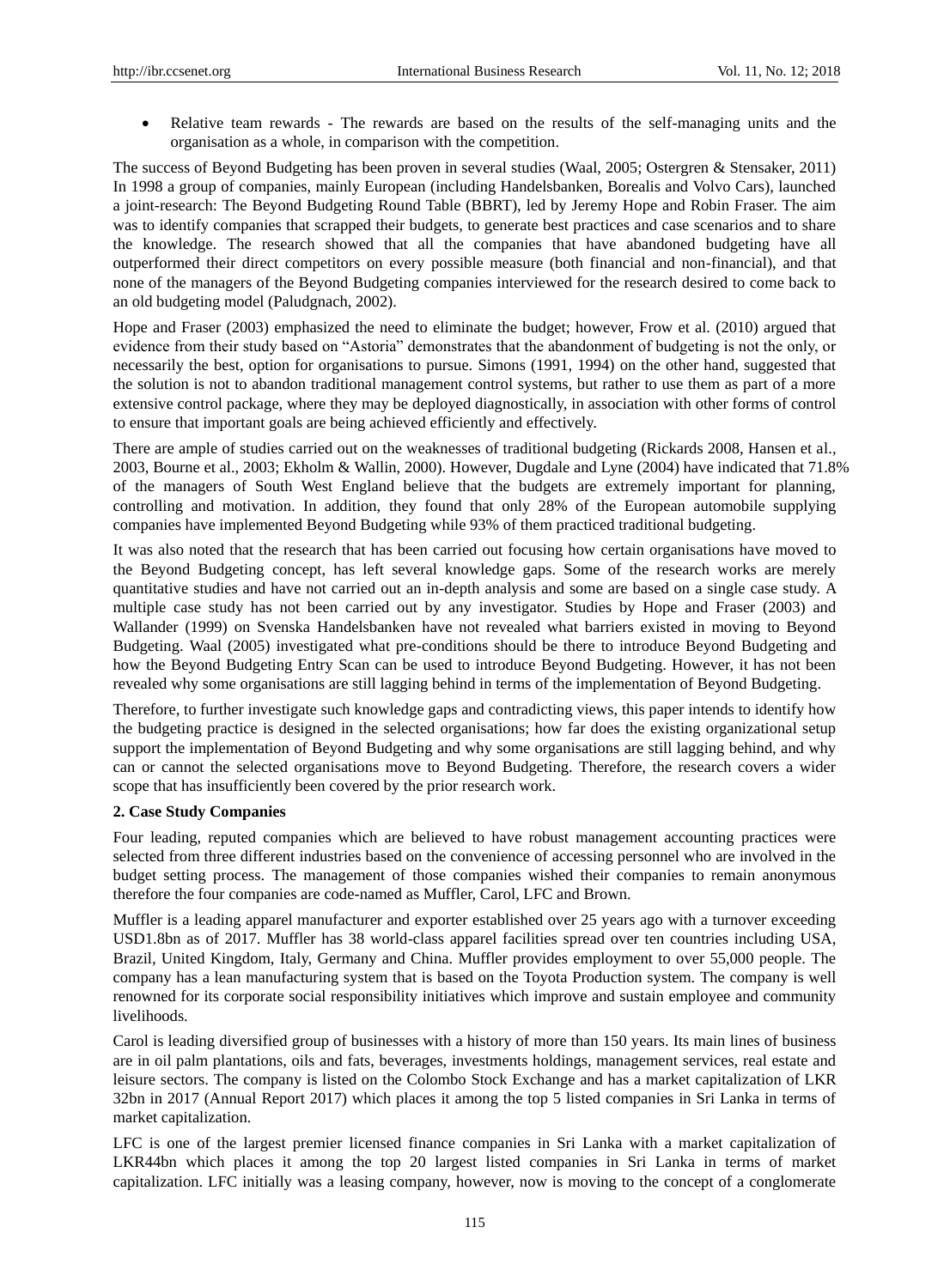by diversifying its operations. The company highly concentrated on providing financial services and has operations in renewable energy, leisure, plantations, trading and constructions. LFC has one of the largest distribution networks compared to its peers comprising 183 branches.

Brown is a leading apparel manufacturer and exporter specialized in casual wear and lingerie manufacturing. The company employs over 40,000 and has over 42 manufacturing locations in Sri Lanka with operations in India and Bangladesh. The net sales exceeded USD 1465mn in 2017. The company made a revolutionary development in the apparel industry by its "Apparel City" which brings alive the "Fiber to Store' concept. This fully fledged industrial city, complete with water, power, labour, communications and transportation is expected to provide "Plug & Play Infrastructure" where investors can simply set up shop immediately. The company is well known for its waste management and clean technology.

#### **3. Methodology**

To investigate the research issue, a multiple case study approach was adopted (Yin, 2003). Case studies enable the researcher to explore and study a variety of phenomena through detailed and deep insights, with much consideration given to qualitative data gathered from many actors in individual case sites (Kodama, 2003). As stated by Yin (2003) a major strength of the case study is the opportunity to use multiple sources of evidence, with data needing to converge in a triangulation fashion, and as another result. The research question in this study is "why some organisations are still lagging behind in terms of the implementation of Beyond Budgeting?" The research question intends to find out how far the organizational set-ups support Beyond Budgeting and why they can or cannot move to Beyond Budgeting. Yin (2003) argues that "how" and "why" questions are more explanatory and likely to lead to the use of case studies, histories and experiments as research strategies. Objectives of this study also tried to identify the existing situation and evaluate the possibility of moving to Beyond Budgeting rather than identifying relationships among variables. Therefore, the case study approach seemed the most appropriate method for this study.

Moreover, steps were taken appropriately to establish the reliability and validity of the research findings by applying data triangulation. Patton (1987) discusses four types of triangulation in doing evaluations; data triangulation, investigator triangulation, theory triangulation, and methodological triangulation. This study used the data triangulation method and it encourage the investigator to collect information from multiple sources within a single study but aimed at corroborating the same fact or phenomenon. Data triangulation can assist a researcher to take advantage of the strong points of each type of data, cross-check data collected by each method, and collect information that is available only through particular techniques (Hoque, 2006).

During the data gathering process, data were collected through review of documents, interviews with top and middle level managers. All the interviewees were either directly involved in the budget setting process of the companies or had a very good understanding of the management accounting practices of the organisation. All the interviews were semi-structured interviews and were based on a pre-set interview protocol. The interview protocol was updated as the interviews progressed from one person to the next person and also from one company to another company. Interviews were limited to a maximum of one-and-half hours and certain executives could be followed up for more details. In addition to face to face interviews, data was gathered through several follow-up telephone interviews. All the interviews were voice recorded with the permission of the respective interviewees. These voice records were subsequently transcribed.

In Muffler, the Financial Controller and one of the Finance Executives were interviewed. The interview with the Financial Controller was limited to one hour; however, the Finance Executive could be followed up for information several times. Since Muffler is a leading apparel exporter several industry publications and news articles along with company website could be referred for the verification of data. In LFC, first an Assistant Manager was interviewed with the ability to follow up on information. Then the Finance Manager and Executive Director could be contacted to verify some of the information. The interview with the Assistant Manager took one-and-half hours whereas the interviews with the Finance Manager and Executive Director were limited to thirty minutes each. LFC is a leading finance company which is listed therefore most of the information could be verified through the annual report, company website and industry publications. Carol provided the opportunity to interview the Finance Manager which ran for one and half hours. However, since Carol is a leading diversified conglomerate which is listed the annual reports and published data were available to be retrieved. Brown provided the opportunity to interview one Assistant Manager and Finance Executive which were set up as one-hour interviews with each person. Brown too is a leading apparel manufacturer and exporter and several publications, and the company website was helpful in gathering and verifying data.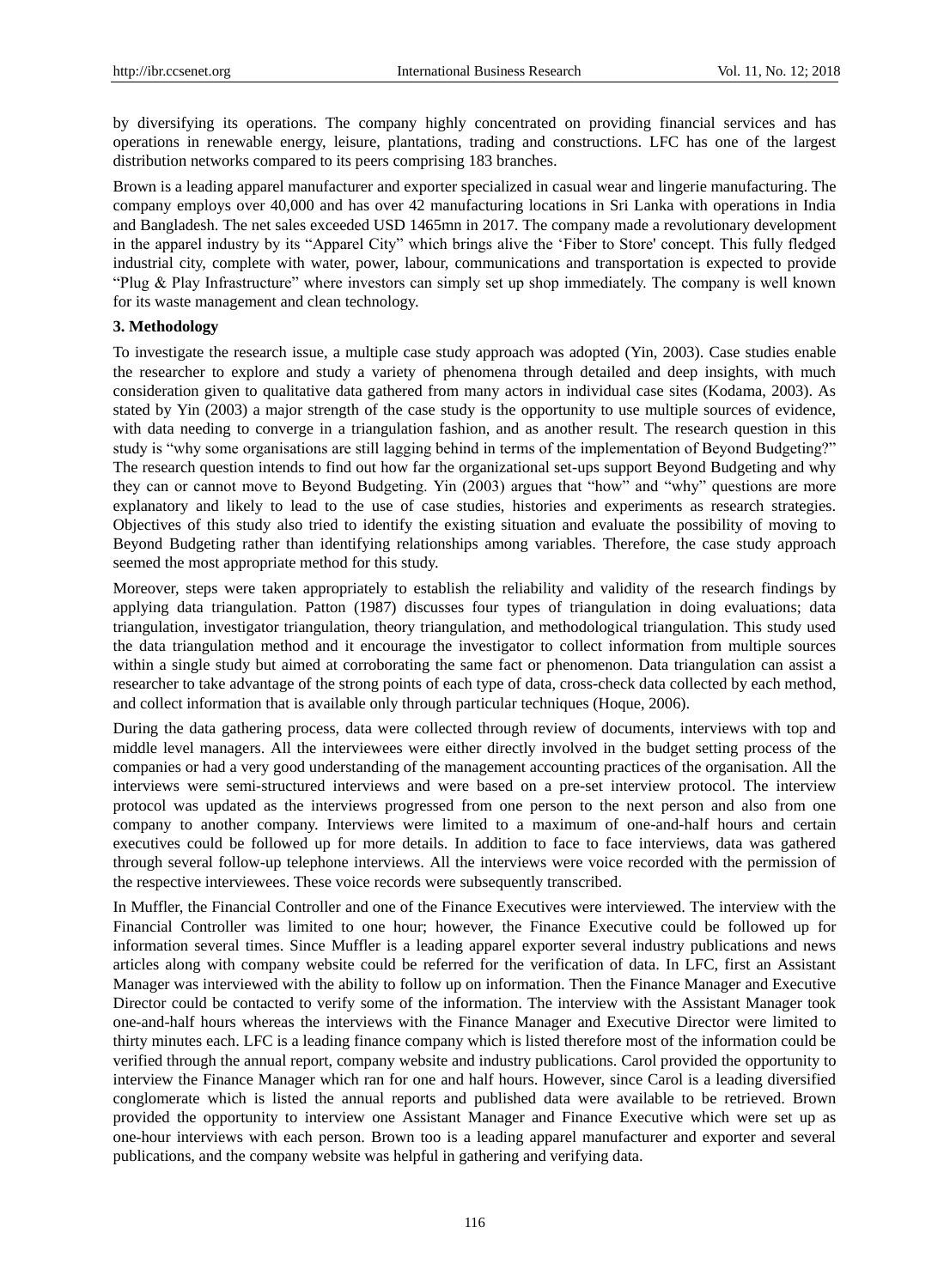#### **4. Discussion and Findings**

The main focus of this section is to discuss the findings of the study with respect to the research objectives. This study investigates how far the existing organizational setups support for Beyond Budgeting and explores why can or cannot these organisations move to Beyond Budgeting.

The following section elaborates the findings of each objective under each case company.

#### *4.1 Identification of Budgeting Practices in Case Companies*

The first objective of this study is to identify how the budgeting practices are designed in case companies. Accordingly, under each case company findings of the first objective were discussed.

## 4.1.1 Muffler

The entire budget setting process of Muffler is a zero-based budgeting approach. Muffler"s budgeting process is an annually carried out process. Currently at Muffler a central budget is not imposed on individual Strategy Business Units (SBUs). Instead they prepare their own budgets aligned to achieve the corporate objectives. The budget prepared by individual SBUs would be reviewed centrally by the corporate head office finance unit and as advised changes maybe requested for the SBUs to be made to the budget. The overall responsibility of preparing budgets lies with Finance Director. However, Directors of other functions such as marketing, manufacturing and support services are responsible to complete their respective budgets accurately and support the Finance Director in meeting the deadlines.

#### 4.1.2 Carol

The budgeting process of Carol takes mostly a top down approach initiated by the head office. The business unit makes its own budget and then communicates to the central planning unit who collates the budgets of all the departments. However, the targets for the business units are given by the head office - all the business units have to stick to those targets and prepare their own budgets. The Finance Manager stated that:

"Although the business units are allowed to prepare their own budgets, all the targets are still given by the Head Office."

The forecasts for the budgets are still based on the past year"s data and involve a great amount of judgment by the experience of the mangers. A percentage will be adjusted to the past year"s budget in order to arrive at the estimates for this year.

#### 4.1.3 LFC

The budget setting process of LFC takes the form of a zero-based budgeting approach. The budget setting process starts with the target setting which is determined by the Managing Director (MD) and the Deputy Chairman (DC). They will set the execution targets for the existing year and it will be allocated to the business units. There are several business units of  $LFC - a$  micro finance unit, a factoring unit, two finance companies and an Islamic business unit. The Managers or the Chief Executive Officers of each of the business unit will have some freedom to determine their budget. However, there will be a great level of negotiation in terms of allocating resources. Finance Managers commented:

"Each of the mangers can decide how much targets they can achieve but if they are taking too easy targets the MD and the DC will push them to make the targets more realistic."

During the interviews the Executive Director of the company further contributed this idea that the business units are given autonomy to determine the level of targets they can achieve. Further the Finance Manager explained that although a zero-based budgeting approach is followed, certain items still depend on the last year"s actual figures. He explained it as follows:

"Other income and expenses are very difficult to be forecasted with a zero base. Therefore, the last year's figures are considered when forecasting the other income and expenses."

Further the budget is reviewed every 6 months and monitored but does not roll its forecasts.

## 4.1.4 Brown

The budgeting process of Brown is a zero-based budgeting approach which is not based on the past year"s budget but rather based on the market trends and the futuristic forecasts. The budget setting process takes approximately 3-4 months and is a mix of a bottom up and a top down approach. Brown has approximately 40 SBUs and each of the SBU is driven by the ROI and net margin. However, there is an involvement of the Corporate Office in setting the targets as well as controlling and monitoring the targets. The Finance Manager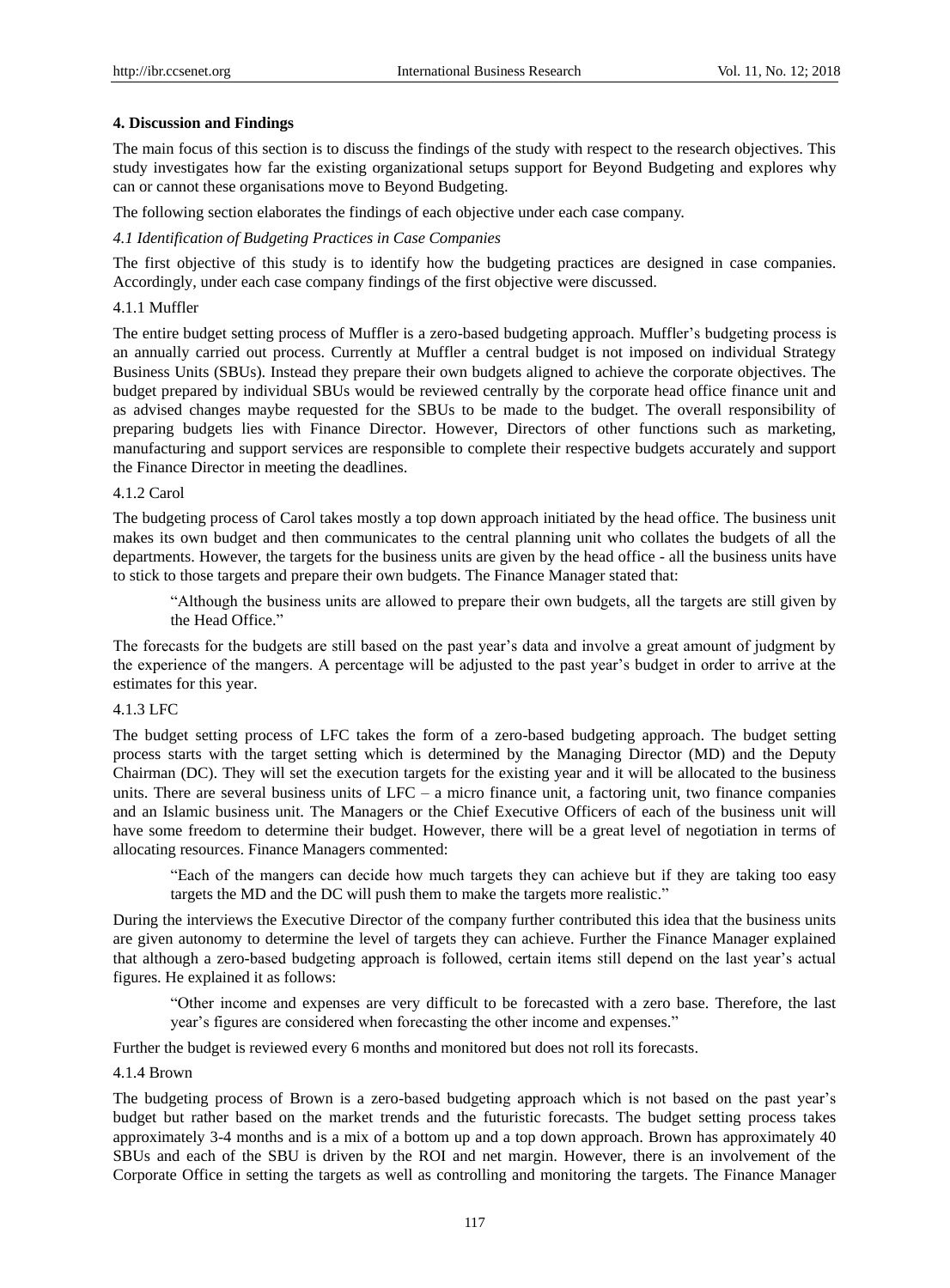explained that each of the SBU need to send the budgets they prepare to the Corporate Office and on time delivery is a key performance indicator for all the SBUs. Once the SBU budgets are collated by the Corporate Office the consolidated budget is presented to the Board of Directors. The budget setting is carried out once a year; however, there are budget reviews once in every quarter. Brown does not roll its forecasts and only review the budget.

Based on the individual case study findings, it can be summarized that three companies - LFC, a service organisation and Muffler and Brown which are manufacturing organisations were following a zero-based budgeting approach in setting their budgets. Carol who is a leading diversified conglomerate seemed to follow rather a traditional and incremental approach. Accordingly, it can be concluded that except one organisation all the other case companies have already moved to the Better Budgeting concept.

#### *4.2 How Far the Existing Organizational Setup Supports the Beyond Budgeting Concept*

The second objective of this study is to find how far the existing organizational setup supports the Beyond Budgeting concept. For this purpose, the Beyond Budgeting principles depicted by Hope and Fraser (2003) were used. The following section elaborates the evidence of each case company on how existing organizational setup supports the Beyond Budgeting concept.

#### 4.2.1 Muffler

Muffler has a personalized lean manufacturing system based on the Toyota Production System. The lean operating system emphasizes on maximization of resources utilization with the objective of becoming responsive to customer demand, provide value for money solutions from design to delivery.

During the interviews the Financial Controller of Muffler explained that the entire budgeting process of Muffler is based on zero based budgeting approach. Costs have to be justified by the individual mangers who act as drivers for costs and past year"s costs are considered to be irrelevant. This, to an extent reflects the continuous strategy setting approach which is a feature of a Beyond Budgeting organisation as described by Hope and Fraser (2003).

According to the financial controller, Muffler practices a life cycle costing approach for the long-term assets. He explained that cash flows for the entire life span of the projects are considered and appropriate investment techniques applied thereby applying the principles of life cycle costing. Only if the payback and ROI are satisfactory such projects will proceed. This feature is reflective of a "resources on demand" approach which encourages having no fixed investment budget (Hope & Fraser, 2003) but justifying the investment requirement through a long-term vision.

At Muffler a participative approach of budgeting is used whereby finance department does not enforce the budget to department/units and the budget is prepared in collaborative effort with the drivers of the cost. Finance executive states that:

"For example, the production team will actively participate in setting the production budget for the plant. The departments and business units have the freedom to govern themselves as long as they align with the corporate strategy."

The participative, self-governing approach with limited head office involvement reflects the self-governance principle of a Beyond Budgeting organisation (Hope & Fraser, 2003).

Employee empowerment (Hope & Fraser, 2003) was a clearly visible feature in Muffler. The "Go Beyond" program launched by Muffler in 2003 mainly focused empowering female employees who constitute 93% of the employee carder. Also, Muffler"s managers are given autonomy in decision making and are not always restricted to budgeted number. This was further explained by the Financial Controller:

"If certain strategies deviate from that of the budget and it can be proven that it was done in the best interests of the organisation and the Board of Directors usually supports such initiatives."

The supportive leadership as explained by Hope and Fraser (2003) was visible in Muffler. According to the Finance Manager, in the budgeting process, the final outcome is presented to the Board of Directors. During this presentation the Board of Directors consider a holistic view of the company"s future state and not only depict numbers and figures but also provide advice on areas covering customer and brand strategy; manufacturing strategy; support service function strategies; lean manufacturing approaches and research and innovation policies.

The fast-distributed information (Hope & Fraser 2003) were visible in Muffler as it depends highly on the IT systems, such as its well-established ERP solution and SAP, which provides management with real time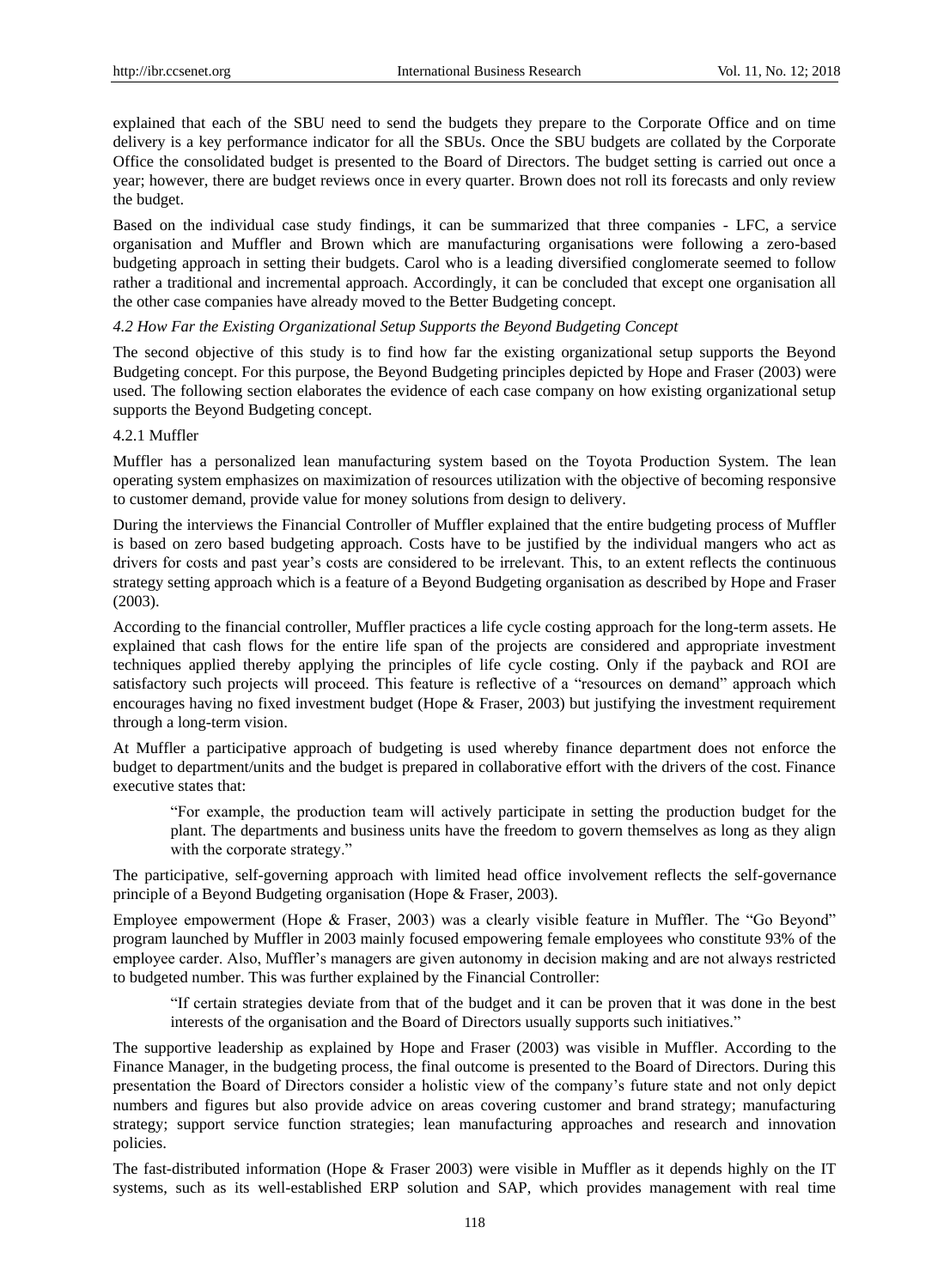comprehensive information for decision making. According to the Finance Executive, internal communication is mainly done through emails, where each user is given a Muffler-specific email address. Overall the IT systems support the smooth flow of information across the division.

The targets being dynamic and the managers being recognized for dynamic outcomes (Hope & Fraser 2003) was another Beyond Budgeting principle visible in Muffler. During the recession that prevailed in 2008, Muffler"s managers were not "punished" or "forced" to achieve certain targets but other ways and means of cutting down the costs were practiced. The budgetary system not being rigid and the outcomes being accepted to a certain dynamic level was a positive feature in Muffler.

The customer focus, at both internal and external level is visible at Muffler. Muffler is a key supplier to a number of top global apparel, sportswear and lingerie brands and has maintained strong customer relationships over fifteen years. The customer focus is a feature that would support Muffler to move to Beyond Budgeting as customer focus encourages networking the organisation to accommodate adaptive management (Hope et al., 2011). This was further verified by the Financial Controller:

"Muffler is one of the organisations who practice the customer orientation at its best in this industry….that has been one of the critical success factors of the organization."

## 4.2.2 Carol

A certain level of decentralized and self-managing units was visible in Carol which supports the self-governance feature of a Beyond Budgeting organisation. The organisation consists of many business units – leisure, brewery, real estate, management services, financial services and plantations all of which are decentralized to a certain extent and autonomy is provided to operate as profit-centers which should be self-sustaining. The Finance Manager of Carol mentioned that:

"Most of the SBUs are profit centers and are driven by their net margin."

This is similar to the situation at Svenska Handelsbanken who set ROI as their performance measure for each of the branches (Hope & Fraser 2003).

Customer focus was a feature that was visible in Carol too. Carol has successfully maintained long standing customer relationships with corporate, retail and wholesale customers lasting over 10 years. High customer focus was visible in Ahlsell, Volvo and several other companies that adapted a Beyond Budgeting model (Hope & Fraser 2003).

The participative contribution of the business units in the budget setting process is a feature that would support Carol to move to Beyond Budgeting.

Carol has fast information flows which are backed by robust IT systems. The Finance Manager explained that the management reports can be effectively generated through the existing information system despite some of the databases having to be maintained on MS Excel sheets. The information is accessible to the users with password protection and hence the communication is safe and authorized.

## 4.2.3 LFC

The empowered managers and the accountability for dynamic outcomes which are key principles of Beyond Budgeting (Hope & Fraser 2003) were visible at LFC to a great extent. One of the Managers explained that the managers are not strictly evaluated by the budget and have the freedom to be innovative and go beyond the budget. The budget was merely a reporting requirement for LFC and the organisation was managed with an entrepreneurial spirit by its top management. Therefore, moving to a budget free system was not seen as a surprise for LFC. This was further explained by the Executive Director:

"We always encourage managers to be innovative and do not manage our organization based on numbers. If managers can justify what they have achieved given the business conditions, it is well-received by the top management. That has been a reason for the fast growth we have achieved."

LFC was seen to be a continuously strategy setting organisation which is indicated in their numerous innovative new products of the recent years. Continuous strategy setting which encourages the organisation to be responsive to the environment and be innovative especially allowing the strategy to emerge from bottom-up level is a key principle of Beyond Budgeting (Hope & Fraser 2003). The Executive Director explained that some of the key new products emerged from the views of the marketing or sales people. The annual report of the company further verified this as: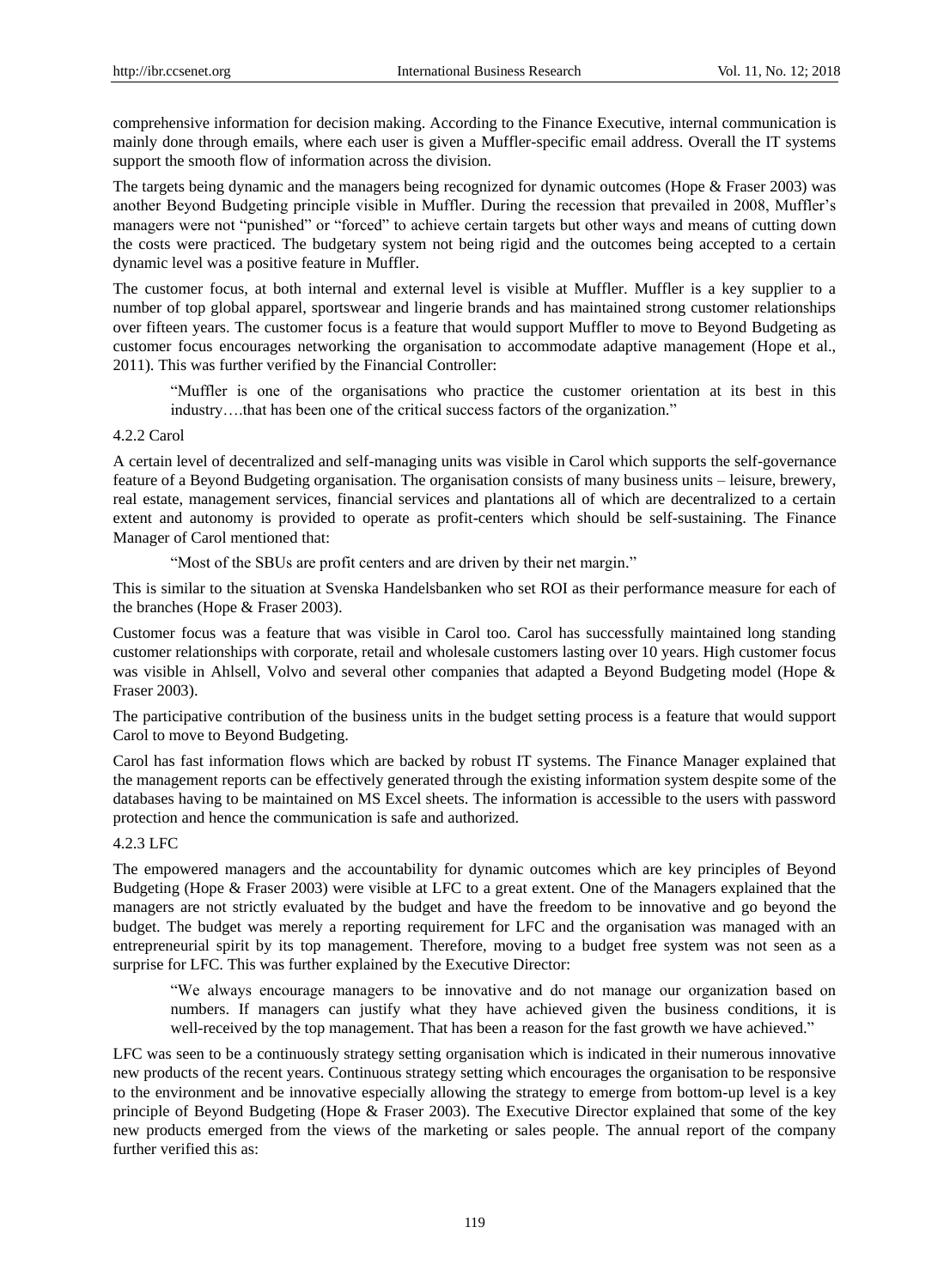"This year we initiate the gold cheque discounting which is a timely solution to SME borrowers to suit their needs. Our agility and flexibility are made possible entirely by our talented and dedicated people."

Hope and Fraser (2003) explained that a Beyond Budgeting organisation needs to be setting targets relative to the market and the competitor. The Assistant Manager mentioned that LFC is highly competitive and the target setting at the top management level is carried out by considering the competitor action. The Executive Director further confirmed this view.

"We set our portfolio growth and profit targets by looking at the competitors. Currently we are the number one Finance Company in the country, but we always look at the market and the competition when setting our portfolio growth and profit targets."

Customer focus was a feature that was visible in LFC to a great extent. The Assistant Manager explained that:

"Some of our micro financing and the Islamic financing products are highly customized to suit the attitudes and the culture of the customer. We cater to customers who feel shy and insecure to walk into a sophisticated bank through our post offices."

This was further confirmed in the company annual report as:

"We helped to revolutionize the small and medium sector by financing assets that were self-financing for the customers. Our channel mechanism comprising post offices offer excellent service to the otherwise untapped micro clientele."

Strong leadership (Bogsnes, 2016) was another feature of Beyond Budgeting that was clearly visible in LFC. One of the Managers mentioned that LFC is being managed by the well-known, prominent entrepreneurs who hold a strong track record of achievements and leadership initiatives.

4.2.4 Brown

Similar to Muffler, customer focus was a feature that was clearly visible in Brown too. Customer focus is a feature that supports an organisation to become a network organisation which is a principle of Beyond Budgeting (Hope and Fraser 2003). The Assistant Manager of Brown explained that before designing a pattern for clothing, all the customer requirements are properly gathered and documented, and certain cost reduction techniques are agreed upon. This customer focus was clearly mentioned in a statement made by the CEO to Tukatech (2012).

"Cost alone is not our focus. We want to provide speed and value to our customers."

Relative target setting was a principle of Beyond Budgeting (Hope & Fraser 2003) that could be seen at Brown. Brown is highly competitor focused in contrast to Muffler and sets its targets relative to the competitors. The Assistant Manager mentioned that Brown has a "Market Watch" which collects competitor information and process them for the decision making by the top management. Also, the Assistant Manager mentioned that most of the social responsibility and community work is carried out as a result of this competitor focus.

"Most of Brown"s top global apparel buyers such as Gap, Banana Republic and Marks & Spencer refuse to buy from so-called garments with guilt. Therefore, to stay ahead of the competition we need to prove that we are engaged in community services and ethical work practices."

Resources on demand were also a feature that was visible in Brown to a great extent. According to the Assistant Manager, the resources are allocated based on the need and each business unit can justify their resource requirement. This was further verified by the environmental strategy of Brown which ensures that resource allocation is done based on the priority of the environment and not on the last year"s budget.

Empowering employees to be innovative and team rewards and team work were clearly visible features in Brown (Hope & Fraser 2003). The Finance Executive mentioned that team performance has a great weight on the performance evaluation and certain projects and assignments are purely based on the achievement of objectives through team effort. Also, he explained that teams are free to come up with innovative ideas which are welcomed by the top management. This was further verified by having "teamwork" and "learning and development" as core values of the organisation on the Brown value statement which mentioned that:

"Brown provides a collaborative team environment that would promote ideas, risk taking and creativity. We will not take the personal glory at the expense of our team and will take individual responsibilities for achieving team goals."

It was noted that Brown encourages strategy to emerge through its employees. The Assistant Manager mentioned that Brown practices an "open door" policy.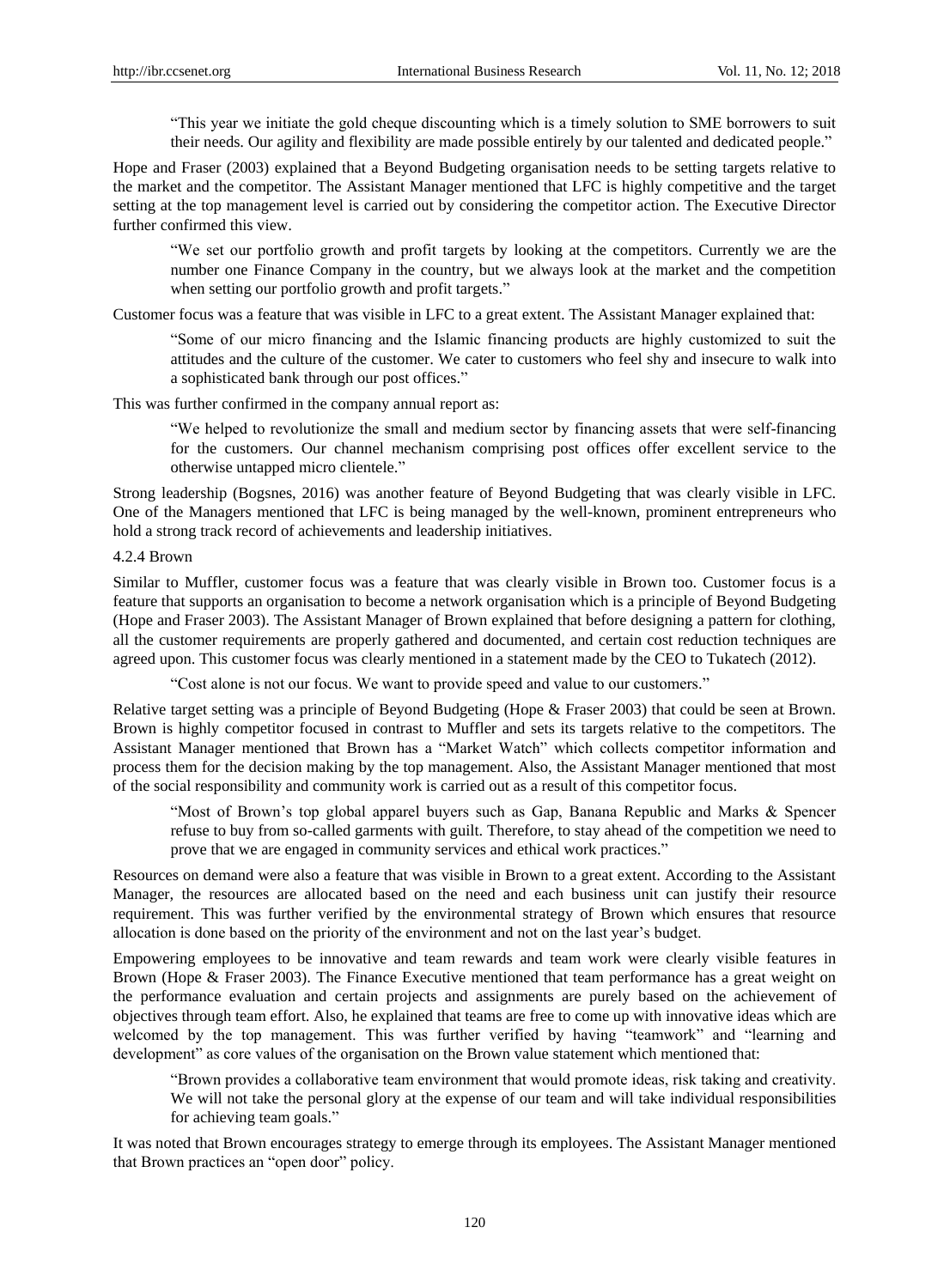"Any employee can reach even the highest level of Brown and bring up any new idea. Even the machine operator can come up with something new and approach anyone in the organisation."

This was indicative of the continuous strategy setting feature that is visible in a Beyond Budgeting organisation. In addition, there is an award program designed to award the innovative thinking very well confirms above views.

Strong leadership was clearly visible at Brown as the Assistant Manager mentioned that Brown is managed by the nationally recognized management professionals. The company profile indicates that the CEO of Brown was instrumental in the establishment of The Joint Apparel Association Forum (JAAF) - the apex body of the apparel industry primarily involved in driving strategy for the industry. In addition, another Director of Brown within a year after joining Brown began to successfully manage and develop a growing number of subsidiaries under the emerging Brown Group.

Fast distributed information (Hope & Fraser 2003) which is essential for the Beyond Budgeting organisation could be seen at Brown. The Assistant Manager of Brown mentioned that:

"Brown is well networked with email and internet access to staff. Even the factory staff has proper communications systems such as signal boards which are easily understood by them."

This was further explained by the Finance Executive who explained that the formal communication systems are well backed by the IT department. In addition, weekly and monthly meetings are being carried out on assigned tasks to keep everyone in the team aware of the ongoing work.

Based on the findings it can be concluded that the six principles namely self-governance framework, empowered employees, customer focus, supportive leadership, continuous strategy setting, and fast distributed information are strongly present in most of the organisations. Out of these six principles the first four are "leadership principles" of Beyond Budgeting. In addition to the above principles, accountability for dynamic outcomes, relative targets and resources on demand could be seen in at least two organisations. Therefore, it can clearly be concluded that in the existing organizational setups, leadership principles strongly support the Beyond Budgeting concept (Bogsnes, 2016) compared to "process principles", hence the process principles are what need to be improved.

#### *4.3 Identification of why can or cannot the Organisations Move to Beyond Budgeting*

The third research objective intended to identify why can or cannot the organisations move to Beyond Budgeting. The following section elaborates the evidence of each case company in relation to the objective three.

## 4.3.1 Muffler

According to the Finance Executive, Muffler"s individual employee performance evaluation takes team performance into consideration during appraisals. There is a considerable weight given to teaming in the employee performance evaluation scheme.

In a Beyond Budgeting organisation the performance of other comparable teams is taken into consideration at a broader level (Hope & Fraser 2003). But in Muffler it is different, and the Finance Executive explained it in the following way:

"The main barrier to set relative team rewards was that each of the SBUs has different operating conditions therefore an inter-SBU comparison may result in demotivation."

Setting relative targets compared to the competitor was seen to be a challenging task when setting the competitive strategy of Muffler. Benchmarking was visible in Muffler to a great extent as it was adapting many international best practices in apparel manufacturing. However, benchmarking with the competitor was identified to be at a poor level mainly because information about the competitor was hard to be found. The Financial Controller of Muffler mentioned:

"There are very few major competitors who are not listed…therefore obtaining information about the competitor strategy is a challenging task. Also, we are already the leading player in the market and we believe that we stay ahead of the competitor rather than following the competitor. Therefore, we do not consider competition as a serious issue when it comes to budget setting."

Muffler does not roll its budgets frequently. The budget period is divided into monthly "monitoring periods" but rolling the forecasts considering the market conditions does not happen at Muffler. The likely reason given by the Finance Executive was that it consumes a large amount of time and effort to roll the forecasts and make a new budget. It was suggested that: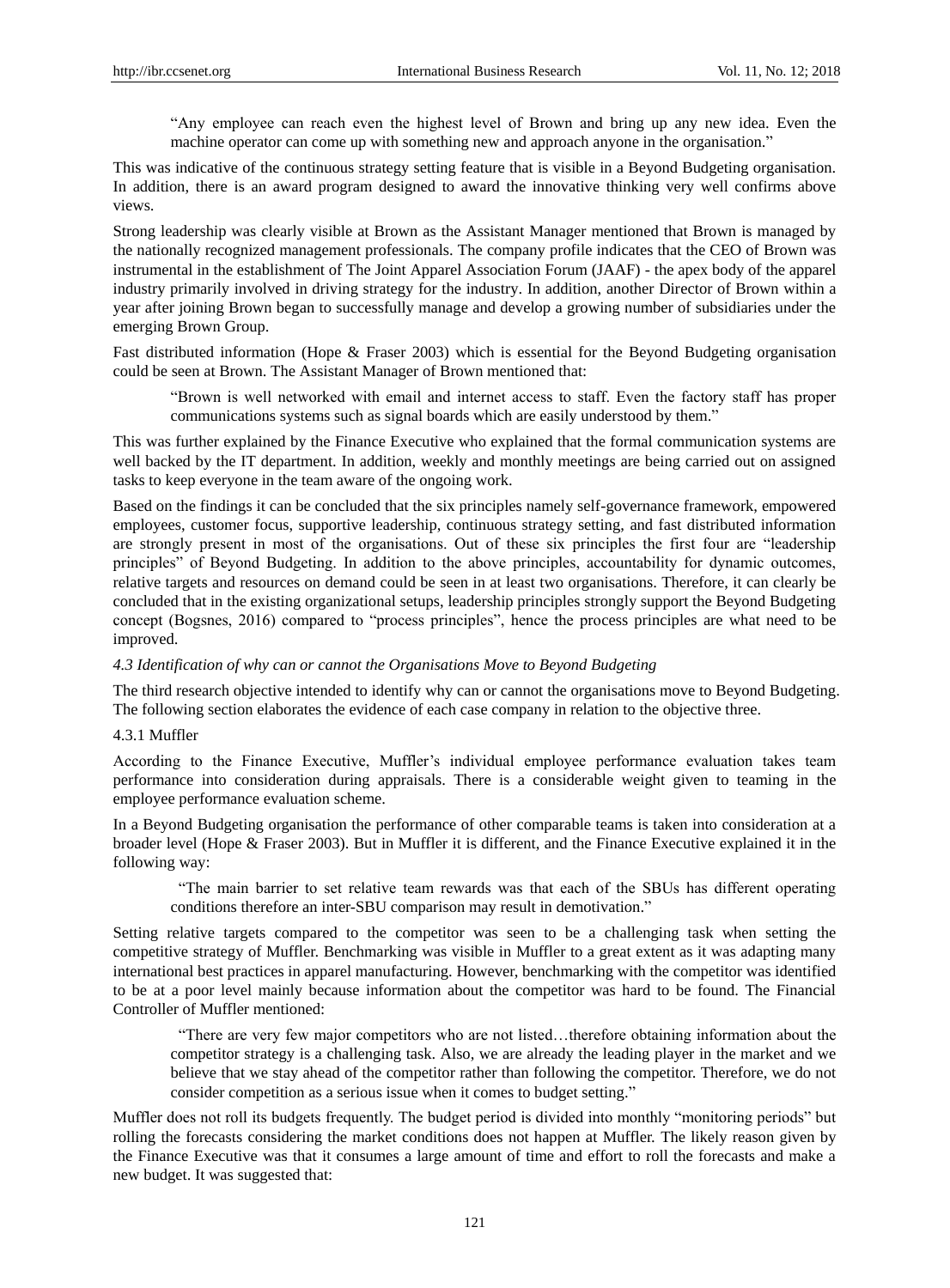"If we have sophisticated software to support making adjustments it would be easier. But at the moment we have a lot of manual work to do on MS Excel."

This is a barrier to change the organisation into an adaptive and an anticipatory system as explained by Hope and Fraser (2003).

The market coordination feature which challenges the shared services in an organisation and provides autonomy for the business units to purchase what they need (Waal, 2005) is a principle of Beyond Budgeting which was found to be absent in Muffler. The Financial Controller of Muffler mentioned that the main barrier to eliminate the shared services such as HR and IT is that the employees are very much used to depending on the shared services over a period of time and the need to control certain common resources. Due to that the shared services having a higher demand there are inefficiencies and delays in delivering the output. This was further clarified by the Finance Executive who mentioned that:

"Sometimes it is difficult to get the stationary ordered or a computer fixed, as we are always depending on the shared services to do it for us. They also get number of requests a day and therefore delays and inefficiencies are unavoidable."

According to the Financial Controller, to a great extent budgets do drive Muffler"s managers to achieve targets as mostly their performance. Further, the achievement of the budget is important because manager"s incentives would be dependent on achievement of budgets. As such planning and control based on budgeted numbers is critical for performance measurement and evaluation. From the perspective of the Financial Controller, this dependency on budget is one barrier that Muffler cannot completely eliminate the budget. The Financial Controller also mentioned that the budgets provide a guidance to some extent and eliminating budgets cannot be done overnight.

#### 4.3.2 Carol

The managers of Carol lacked empowerment to take risks and make mistakes as they were strictly controlled by the budget. The performance bonuses of Carol"s managers are tied to the achievement of the budget while not achieving the budgets costs the job to certain managers. The Finance Manager of Carol explained:

"I can remember there were occasions that some of the senior managers were asked to go home where they could not achieve the budget targets – because budget target achievement is of such importance."

Empowerment is an important feature in a Beyond Budgeting organisation (Hope & Fraser 2003) and lack of empowerment remains a key barrier for Beyond Budgeting implementation. From the perspective of the Finance Manager, the organisation is accustomed to achieving budget targets and it is known as a golden rule in performance evaluation. This dependency culture on budgets for performance evaluation can be seen as the barrier to empower the managers. In addition, the Finance Manager mentioned that:

"It is difficult to empower people at time because of lack of virtues. You cannot expect everyone to act responsibly and transparent."

Dynamic outcomes were not recognized as acceptable at Carol as achieving the budget target is a crucial responsibility of a manager. However, exceptionally good performance was recognized and rewarded, yet adverse variances were not treated as acceptable. From the perspective of the Finance Manager to justify the adverse outcomes the top management needs to change their views on realistic targets. The Finance Manager mentioned that:

"The budgets have to be achieved, it"s true; but also, the budgets should be realistic to achieve. If your budget target is going to change all the time it would not be realistic to achieve it because the goal is ambiguous."

Continuous strategy setting seemed to be a feature that is blocked by the bureaucracy and the fear in employees. According to the Finance Manager the employees rarely bring up new ideas to the top management straight forward and many good ideas seem to be dying at the middle layer of the management. The Finance Manager of Carol explained that:

"Although there are no restrictions to bring up your suggestions to the top management, people are generally scared to approach the top management straight. As I see, this is an established organisation and the bureaucracy is unavoidable to some extent."

According to Waal (2005) the continuous strategy setting is possible in an organisation if there is a bottom up approach for strategy setting.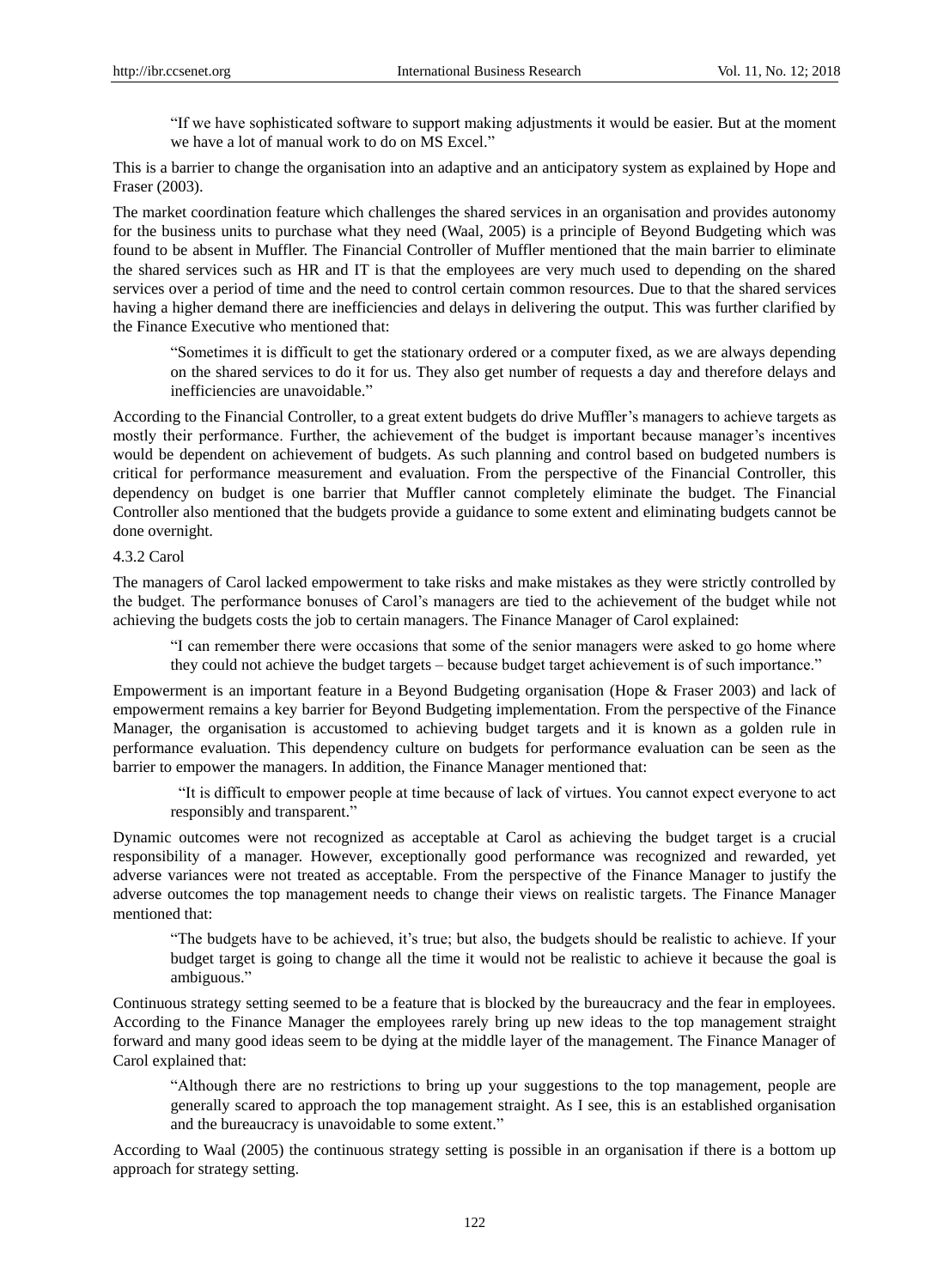Carol too did not seem to be rolling its forecasts. The Finance Manager explained that the budget is monitored quarterly for control purposes. However, rolling the forecasts are not done because of the following reasons mentioned at the interviews:

"Making the annual budget itself is a rigorous, time-consuming process. Rolling the forecasts may take even more time and resources and end up with not-so-reliable forecasts."

The above views are mostly cited in previous research work carried out by Hope et al. (2011) and Dugdale and Lyne (2004). Hope et al. (2011) mentioned that as neutralized by the powerful antibodies of the budgeting immune system. Budgeting, perhaps more than any other process defines the cultural norms inside an organisation. It was found that Carol"s managers had the autonomy to decide which resources it should acquire. However, they had to go through the central shared service process which was time consuming and lacked market coordination. Market coordination is one principle of Beyond Budgeting (Hope & Fraser 2003). The Finance Manager of Carol mentioned that although it's time consuming and bureaucratic, shared services are needed to have a control on acquiring resources. The Finance Manager viewed:

"Eliminating shared services is an impossible task as much of the paperwork and coordination support is provided by the shared services. It is a too much of a burden for an individual business unit to focus attention on those HR, IT and such shared services."

Setting relative targets seems to be a challenge for Carol too. Carol practices a benchmarking approach when adapting some of its manufacturing, brewery and hotel management practices. The actions of the competitor and the market conditions are incorporated to some extent in target setting by the Corporate Office. However, Carol is a leading diversified conglomerate and operates in many business lines including beverage, financial services, management services, leisure, plantation and real estate and conducts operation overseas too. Therefore identifying a realistic competitor itself is a challenge which is the main barrier to set relative targets. The Finance Manager of Carol viewed:

"Setting targets relative to a competitor is complicated as we operate in many business lines. Each business line will have a different competitor and you will have to consider each business line separately."

#### 4.3.3 LFC

LFC was seen to be decentralized organizations; however, the self-governance framework that is a key principle of Beyond Budgeting (Hope and Fraser 2003) was not strongly present as almost all the business units highly depend on the Parent Company which the key decision is making unit. According to the Executive Director, LFC is decentralized to a great extent as the business units operate on their own and the CEOs are free to make decisions on their own. However, the Executive Director also mentioned that:

"The individual business units need to align with the Corporate Strategy and therefore cannot be considered as fully independent. The Board of Directors can always over-write the decisions of the CEOs which frequently happen."

As the reason for the disability to make all business units completely independent the Executive Director explained that:

"We need to align with one policy for the whole Group and cannot have different policies which arouse conflict of where we should reach as an organization."

Accordingly, decentralization was viewed by LFC as be giving rise to ambiguous goals. This idea was clearly mentioned in the company's annual report:

"By aligning its business interests with the sectors, LFC has placed itself on a strong upward trajectory that grows steeper."

The market coordination and resources on demand are two important principles of Beyond Budgeting (Hope & Fraser 2003) which was seen to be hard to implement at LFC. According to the Assistant Manager LFC highly depend on shared services such as HR, marketing and was seen to be difficult to be eliminated. This was clearly stated in the company's annual report in the following way:

"As the Group began to expand, the Board reviewed the operations and a decision was taken to centralize support services. This ensured that the procedures and controls were standardized across all Group companies."

As a reason the Executive Director explained that the shared services have proven to be efficient in providing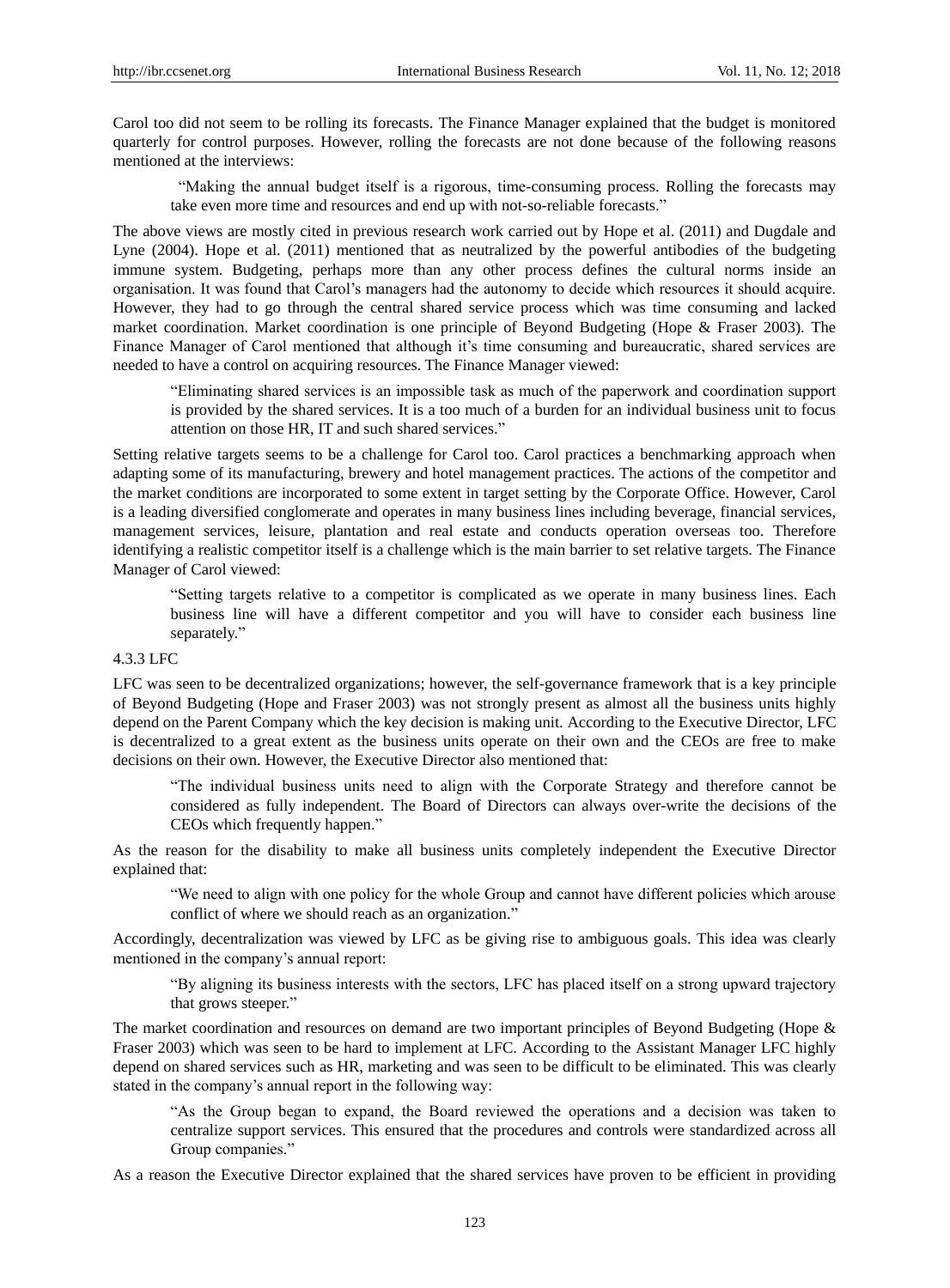them which provides a shared platform for "learning through mistakes". The company annual report further verified this idea as:

"The Group companies should share lessons learnt and experiences and immediately commence operations at a high level rather than go through repetitive cycles of leering."

However, due to the high dependency on the shared services, the resources were seen to be not flowing on demand, rather it has been based on a standardized resource allocation policy of the shared service unit. According to the Assistant Manager there are process change requests from IT division which are pending surprisingly more than two years. By the time the process change request is completed the environment has changed and the request is outdated.

In addition, rolling the forecasts every month was seen as creating extra work by the Assistant Manager. Currently only the budget monitoring is carried out every 6 months and rolling the forecast is not done. The main barrier to implement the rolling forecast was not having a robust information system. From the point of view of the Assistant Manager:

"We have an in-built IT system and some of the information cannot be generated automatically. There have been situations where the IT system has generated incomplete inaccurate data. Because of that first the IT system need to be upgraded to accommodate the rolling forecasts."

Setting relative team rewards was seen to be a challenging task for LFC. The Assistant Manager explained that:

"Measuring team effort is somewhat tricky. People always do not work for the best interest of the team and the person with the team spirit can be unfairly treated if team performance is rewarded."

This view was further explained by the Executive Director who mentioned that the employees need to have teaming skills. However, in rewarding them the individual contribution should be separately considered to encourage competition.

#### 4.3.4 Brown

At Brown, budgets seemed to be providing guidance to mangers on what direction to move. The Assistant Manager explained that:

"It is based on the budget that the CEOs of particular business units know how well they should do in the next year."

From the perspective of the Assistant Manager of Brown"s manager performance evaluation had a significant weight on achieving the budgeted ROI or net margin. The dependency on budgets to evaluate performance was seen to be a barrier to eliminate the budget. The Assistant Manager explained that:

"If budgets are eliminated it is difficult to monitor the performance by the Corporate Office. The Board of Directors evaluates the performance and monitors and control the CEOs of each SBU based on the ROI and the net margin achieved by them compared to the budget."

This view was further explained by the Finance Executive who mentioned that achieving the budget target is important for managers. This is further confirmed by the findings of Dugdale and Lyne (2004) who argued that budgets still play a key role in monitoring and control.

Rolling the forecasts was seen as a good but challenging activity and arising confusion on which direction to move. The Assistant Manager explained that:

"It is a good thing to look ahead the next month and adjust the budget to include the latest information; however, obtaining information itself is a challenging task. Not only that when the targets keep on changing it is difficult to track where we will be heading to"

The Finance Executive further explained that some of the budget items are still based on past year"s data and obtaining the latest market information will be a somewhat difficult task as perfect information is hardly available.

According to third objective, to identify why can or cannot the organisations move to Beyond Budgeting, findings of four companies can be summarized as follows. Both Muffler and Brown indicated eight of the twelve principles of Beyond Budgeting while LFC indicated six of the Beyond Budgeting principles. Carol indicated only four of the principles of Beyond Budgeting. Accordingly, Carol seemed to indicate most of the barriers of moving to Beyond Budgeting. However, it was not only Carol that indicated barriers of Moving to Beyond Budgeting. Muffler, LFC and Brown also had certain concerns of being a budget-free organisation.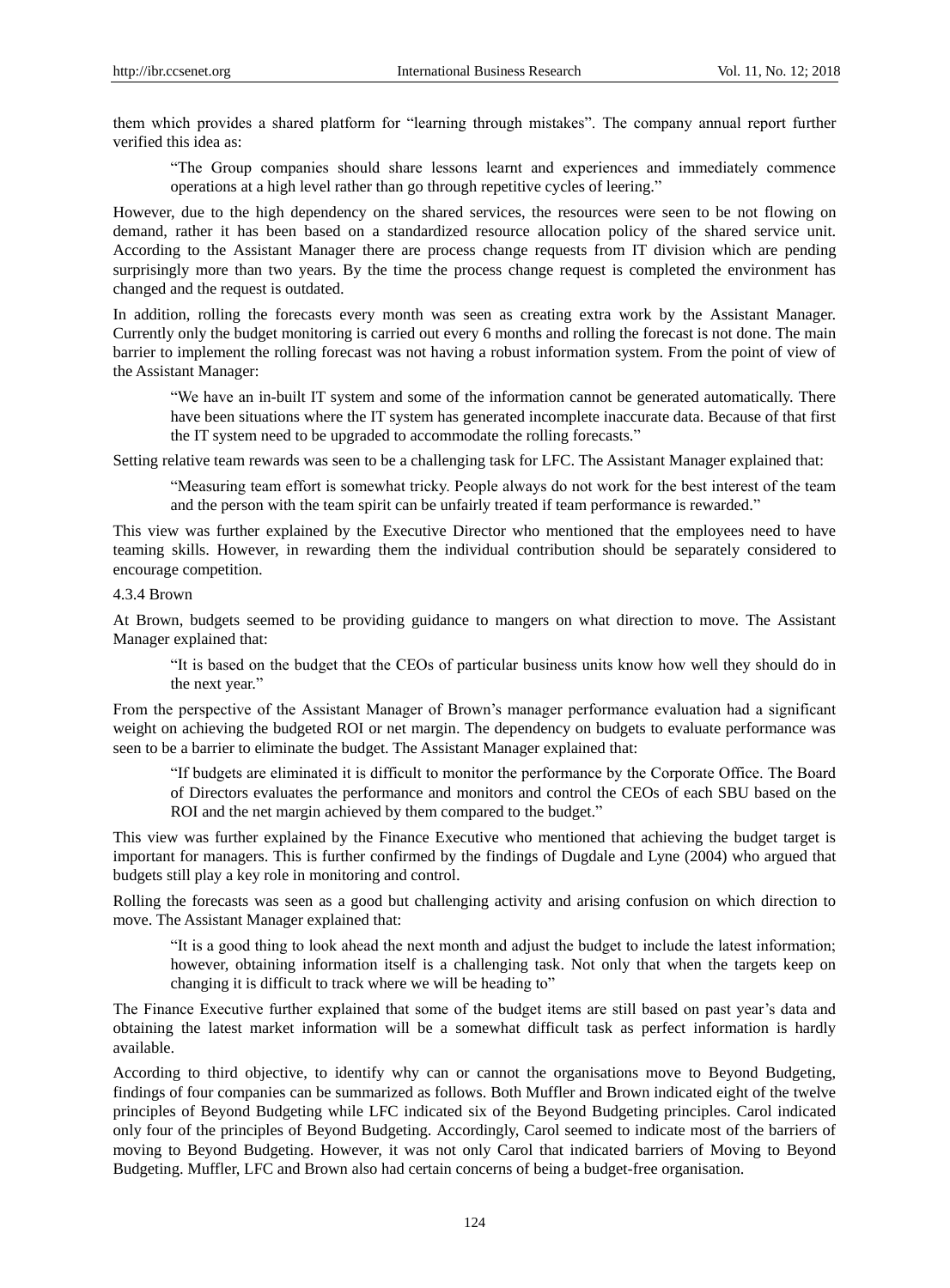Except LFC none of the organisations was sufficiently aware of a concept where the budgets can be totally eliminated. None of the four organisations rolled its budgets due to the complications and extra work which were perceived to be a burden. The shared services seemed to be hard to eliminate due to the high dependency culture on shared services. Also, in all organisations except LFC there was a high dependency on budgets to evaluate manager performance and provide guidance and direction. Brown, Carol and LFC viewed setting dynamic goals as confusing, ambiguous and creating extra burden. Carol could not identify its direct competitor while Muffler complained of difficulties of deriving competitor information to set relative targets. Carol viewed bureaucracy and lack of virtues as barriers of empowering managers. LFC viewed setting relative team rewards would be unfair as all employees do not equally contribute well to teamwork.

#### **5. Conclusion**

Based on the findings from four case companies it can be concluded that in the existing organizational set-ups, leadership principles of Beyond Budgeting were strongly present compared to process principles. Also, the study found that lack of awareness on Beyond Budgeting, complications of setting rolling forecasts, bureaucracy, lack of virtues, difficulties in assessing team performance, dependency culture on budgets to guide and evaluate performance, dependency culture on shared services, perceiving dynamic goals as too ambiguous to set and lack of competitor intelligence were the main barriers of moving to Beyond Budgeting. Accordingly, it can further be concluded that the organisations had certain features that supported the Beyond Budgeting concept; however, certain barriers stagnate them from completely transforming to Beyond Budgeting organisations.

#### **References**

Anthony, R. N. (1965). Planning and Control Systems: A Framework for Analysis. Harvard University Press.

- Bogsnes, B. (2016). Implementing Beyond budgeting: Unlocking the Performance Potential. John Wiley & Sons, Inc., New Jersey.
- Bourne, M., Neely, A., Mills, J., & Platts, K. (2003). Implementing performance measurement systems: a literature review. *J. Business Performance Management, 5*(1), 1-24.
- Chong, V. K., Eggleton, R. C., & Leong, M. K. C. (2005). The Impact of Market Competition and Budgetary Participation on Performance and Job Satisfaction. *The British Accounting Review, 37*(1), 115-133. <https://doi.org/10.1016/j.bar.2004.06.007>
- Daum, J. (2002). Beyond Budgeting: A Model for Performance Management and Controlling in the 21st Century? *Controlling and Finance, 5,* 33-34.
- Dugdale, D., & Lyne, S. (2004). The Changing Roles of Company Budgets. Department of Economics. University of Bristol.
- Ekholm, B., & Wallin, J. (2000). Is the Annual Budget Really Dead? *The European Accounting Review, 9*(4), 519-539.<https://doi.org/10.1080/09638180020024007>
- Frow, N., Marginson, D., & Ogden, S. (2010). Continuous Budgeting: Reconciling Budget Flexibility with Budgetary Control. *Accounting, Organisations and Society, 35*(4), 444-461.

<https://doi.org/10.1016/j.aos.2009.10.003>

- Hansen, S. C., Otley, D. T., & Stede, W. (2003). Practice Developments in Budgeting: An Overview and Research Perspective. *Journal of Management, 15,* 95-116.<https://doi.org/10.2308/jmar.2003.15.1.95>
- Hope, J., & Fraser, R. (1997). Beyond Budgeting: Breaking Through the Barrier to the Third Wave. *Management Accounting, 75*(11), 20-23.
- Hope, J., & Fraser, R. (1999). Beyond Budgeting: Building a New Management Model for the Information Age. *Management Accounting, 77*(1), 16-21.
- Hope, J., & Fraser, R. (2003). Beyond Budgeting: How Managers Can Break Free from Annual Performance Trap. Harvard Business School Press, Boston, MA.
- Hope, J., Bunce, P., & Roosly, F. (2011). The Leaders' Dilemma: How to Build an Empowered and Adaptive Organisation without Losing Control. John Wiley & Sons, Ltd. USA.
- Hoque, Z. (2006). Methodological Issues in Accounting Research: Theories and Methods. Spiramus Press Ltd.
- Kodama, M. (2003). Strategic innovation in traditional big business: Case studies of two Japanese Companies. *Organization Studies, 24*(2), 235-268.<https://doi.org/10.1177%2F0170840603024002345>
- Libby, T., & Lindsay, R.M. (2010). Beyond Budgeting or Budgeting Reconsidered? A Survey of North-American